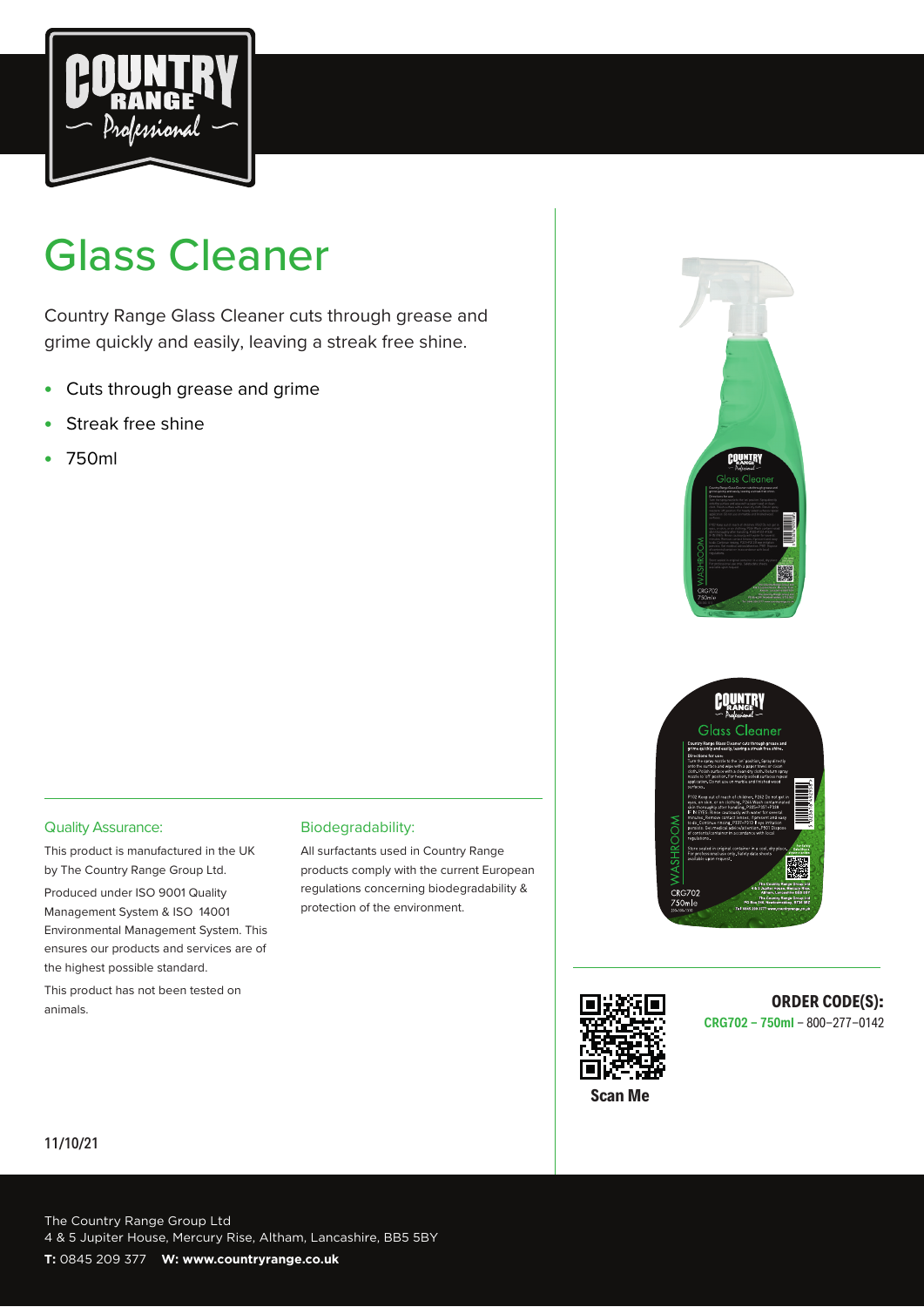

## SAFETY DATA SHEET

## GLASS CLEANER

Compiled in Accordance with EU and GB REACH and CLP Regulations.

|                                                       | SECTION 1: Identification of the substance/mixture and of the company/undertaking                                                                                                          |  |
|-------------------------------------------------------|--------------------------------------------------------------------------------------------------------------------------------------------------------------------------------------------|--|
| 1.1. Product identifier                               |                                                                                                                                                                                            |  |
| Product name                                          | <b>GLASS CLEANER</b>                                                                                                                                                                       |  |
| <b>Product number</b>                                 | 800-277-0142                                                                                                                                                                               |  |
| Internal identification                               | <b>CRG702</b>                                                                                                                                                                              |  |
|                                                       | 1.2. Relevant identified uses of the substance or mixture and uses advised against                                                                                                         |  |
| Identified uses                                       | Detergent. Window glass cleaner.                                                                                                                                                           |  |
| Uses advised against                                  | Not for Oral Consumption.                                                                                                                                                                  |  |
| 1.3. Details of the supplier of the safety data sheet |                                                                                                                                                                                            |  |
| Supplier                                              | www.countryrange.co.uk<br>GB: The Country Range Group Ltd, 4 & 5, Jupiter House, Mercury Rise, Altham, Lancashire,<br><b>BB5 5BY.</b><br>+44 (0) 845 209 3777                              |  |
|                                                       | EU: The Country Range Group, PO Box 246, NEWTOWNABBEY, BT36 9EZ.<br>+44 (0) 845 209 3777                                                                                                   |  |
| Contact person                                        | hello@countryrange.co.uk                                                                                                                                                                   |  |
| 1.4. Emergency telephone number                       |                                                                                                                                                                                            |  |
| <b>Emergency telephone</b>                            | +44 (0) 845 209 3777 (Office Hours).                                                                                                                                                       |  |
| number                                                | <b>National emergency telephone</b> In case of a medical emergency following exposure to a chemical call NHS Direct in England<br>or Wales 0845 46 47 or NHS 24 in Scotland 08454 24 24 24 |  |
| <b>Irish NPIC number</b>                              |                                                                                                                                                                                            |  |
| <b>SECTION 2: Hazards identification</b>              |                                                                                                                                                                                            |  |
| 2.1. Classification of the substance or mixture       |                                                                                                                                                                                            |  |
| Classification (EC 1272/2008)                         |                                                                                                                                                                                            |  |
| <b>Physical hazards</b>                               | Not Classified                                                                                                                                                                             |  |
| <b>Health hazards</b>                                 | Not Classified                                                                                                                                                                             |  |
| <b>Environmental hazards</b>                          | Not Classified                                                                                                                                                                             |  |
| 2.2. Label elements                                   |                                                                                                                                                                                            |  |
| <b>Hazard statements</b>                              | <b>NC Not Classified</b>                                                                                                                                                                   |  |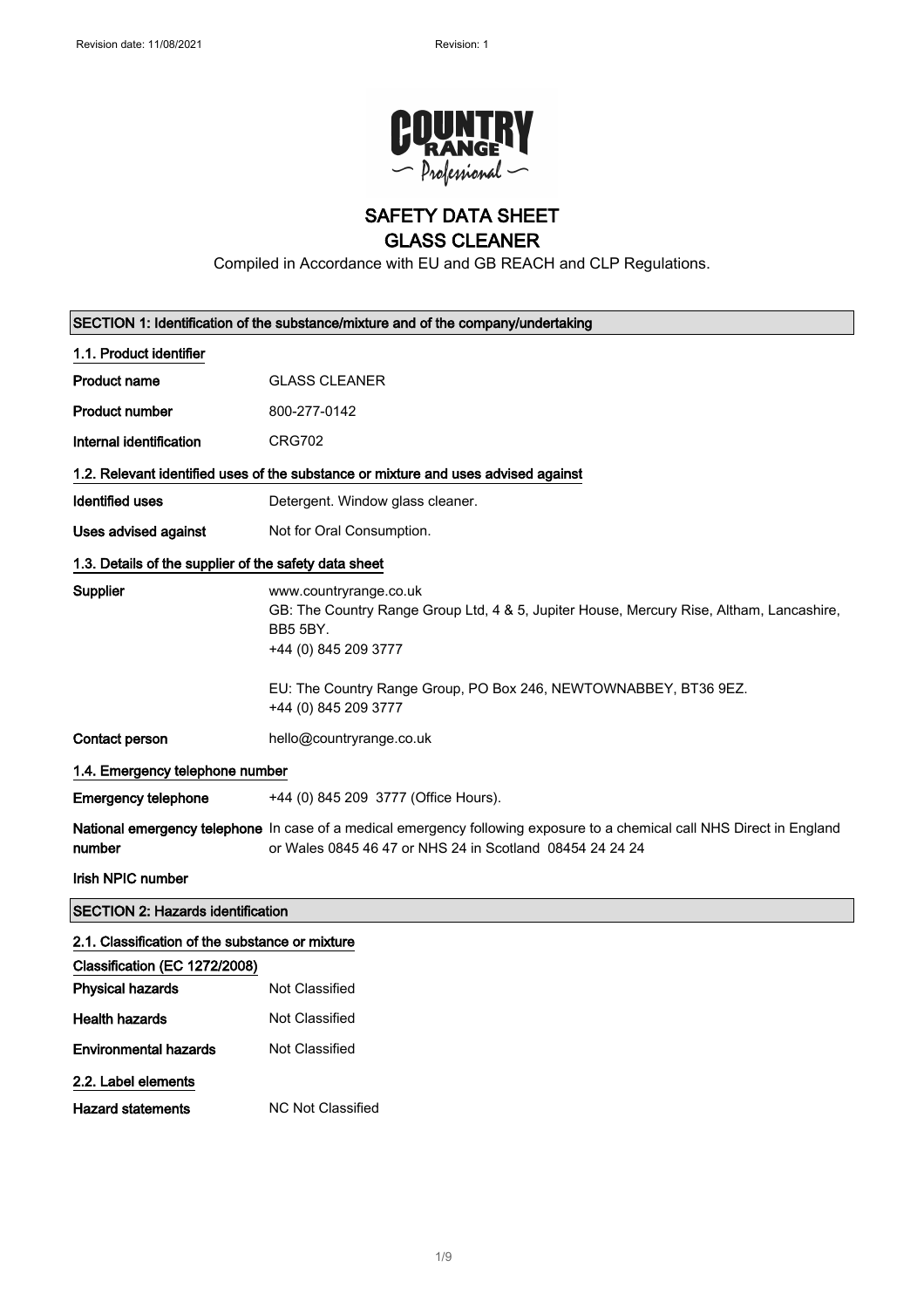| <b>Precautionary statements</b> | P102 Keep out of reach of children.<br>P262 Do not get in eyes, on skin, or on clothing.<br>P264 Wash contaminated skin thoroughly after handling.<br>P305+P351+P338 IF IN EYES: Rinse cautiously with water for several minutes. Remove<br>contact lenses, if present and easy to do. Continue rinsing.<br>P337+P313 If eye irritation persists: Get medical advice/ attention.<br>P404 Store in a closed container.<br>P501 Dispose of contents/ container in accordance with local regulations. |
|---------------------------------|----------------------------------------------------------------------------------------------------------------------------------------------------------------------------------------------------------------------------------------------------------------------------------------------------------------------------------------------------------------------------------------------------------------------------------------------------------------------------------------------------|
| Detergent labelling             | $\leq 5\%$ non-ionic surfactants, $\leq 5\%$ perfumes                                                                                                                                                                                                                                                                                                                                                                                                                                              |

#### 2.3. Other hazards

This product does not contain any substances classified as PBT or vPvB.

|                                                                                 | <b>SECTION 3: Composition/information on ingredients</b>                                                                                                                                                                                                          |  |
|---------------------------------------------------------------------------------|-------------------------------------------------------------------------------------------------------------------------------------------------------------------------------------------------------------------------------------------------------------------|--|
| 3.2. Mixtures                                                                   |                                                                                                                                                                                                                                                                   |  |
| <b>Composition comments</b>                                                     | None of the ingredients are required to be listed.                                                                                                                                                                                                                |  |
| <b>SECTION 4: First aid measures</b>                                            |                                                                                                                                                                                                                                                                   |  |
| 4.1. Description of first aid measures                                          |                                                                                                                                                                                                                                                                   |  |
| Inhalation                                                                      | Move affected person to fresh air at once. Rinse nose and mouth with water. Get medical<br>attention if any discomfort continues.                                                                                                                                 |  |
| Ingestion                                                                       | Never give anything by mouth to an unconscious person. Do not induce vomiting. Rinse<br>mouth thoroughly with water. Get medical attention if any discomfort continues.                                                                                           |  |
| Skin contact                                                                    | Rinse immediately with plenty of water. Remove contaminated clothing. Get medical attention<br>if irritation persists after washing.                                                                                                                              |  |
| Eye contact                                                                     | Rinse immediately with plenty of water. Remove any contact lenses and open eyelids wide<br>apart. Continue to rinse for at least 15 minutes. Get medical attention if irritation persists after<br>washing. Show this Safety Data Sheet to the medical personnel. |  |
|                                                                                 | 4.2. Most important symptoms and effects, both acute and delayed                                                                                                                                                                                                  |  |
| Inhalation                                                                      | Unlikely to be hazardous by inhalation because of the low vapour pressure of the product at<br>ambient temperature. In combination with Bleach can produce Chlorine gas - Check for<br>respiratory disorders.                                                     |  |
| Ingestion                                                                       | Unlikely exposure route without abuse. Symptoms will include, Sickness, possible Irritation of<br>GI Tract. A soapy taste may be reported.                                                                                                                        |  |
| Skin contact                                                                    | Prolonged contact may cause redness, irritation and dry skin.                                                                                                                                                                                                     |  |
| Eye contact                                                                     | May cause temporary eye irritation.                                                                                                                                                                                                                               |  |
| 4.3. Indication of any immediate medical attention and special treatment needed |                                                                                                                                                                                                                                                                   |  |
| Notes for the doctor                                                            | Ensure skin and eyes are well rinsed to neutral pH. Check Mouth for evidence of irritation. If                                                                                                                                                                    |  |

## SECTION 5: Firefighting measures

#### 5.1. Extinguishing media

| Suitable extinguishing media | The product is not flammable. Use fire-extinguishing media suitable for the surrounding fire. |
|------------------------------|-----------------------------------------------------------------------------------------------|
|                              | Foam, carbon dioxide or dry powder.                                                           |

mixed with bleach may produce Chlorine Gas, check for respiratory disorders.

## 5.2. Special hazards arising from the substance or mixture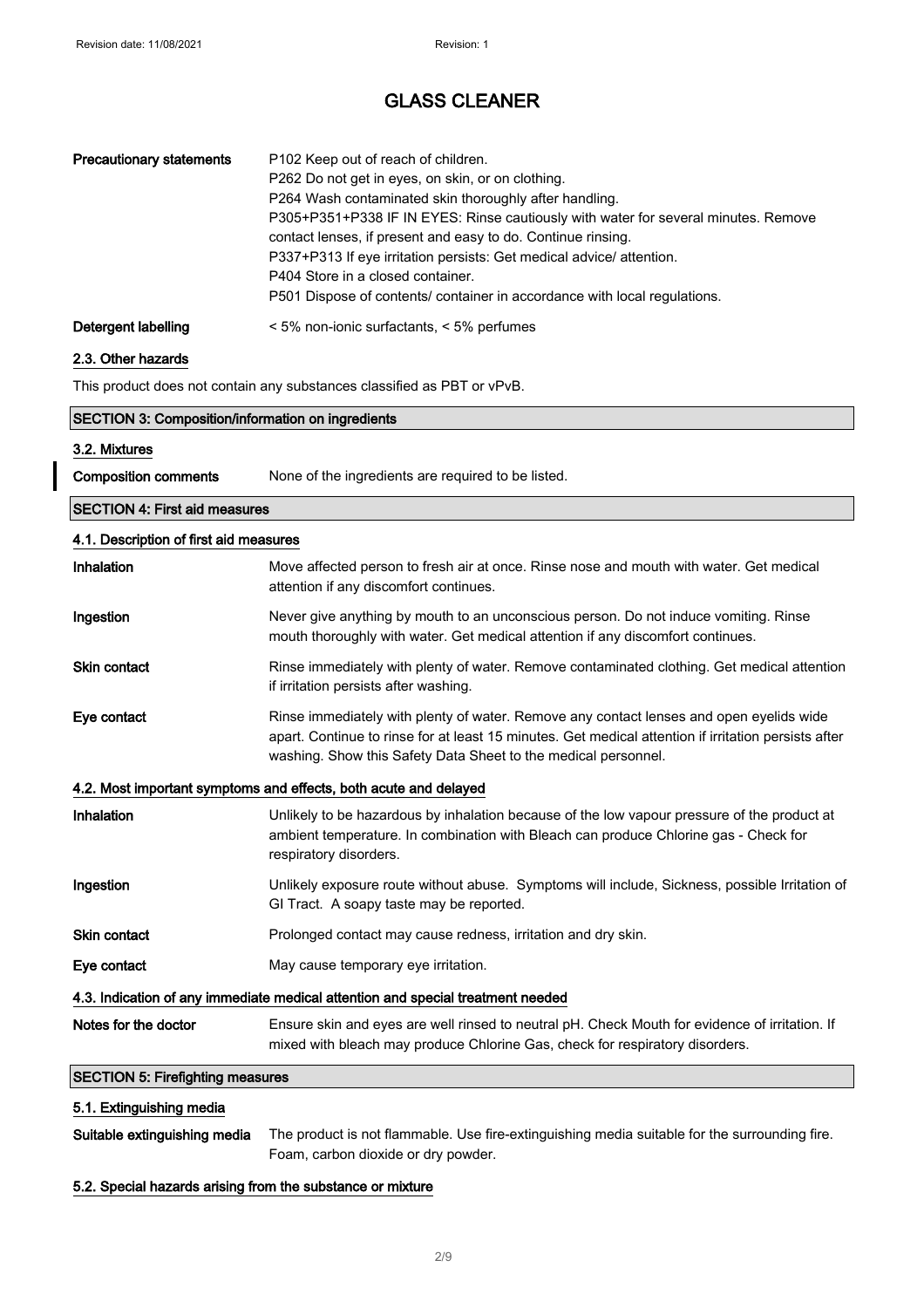| <b>Hazardous combustion</b><br>products                   | Thermal decomposition or combustion products may include the following substances: Oxides<br>of carbon. Toxic gases or vapours.                                                                                                         |
|-----------------------------------------------------------|-----------------------------------------------------------------------------------------------------------------------------------------------------------------------------------------------------------------------------------------|
| 5.3. Advice for firefighters                              |                                                                                                                                                                                                                                         |
| Protective actions during<br>firefighting                 | Control run-off water by containing and keeping it out of sewers and watercourses.                                                                                                                                                      |
| Special protective equipment<br>for firefighters          | Wear positive-pressure self-contained breathing apparatus (SCBA) and appropriate protective<br>clothing.                                                                                                                                |
| <b>SECTION 6: Accidental release measures</b>             |                                                                                                                                                                                                                                         |
|                                                           | 6.1. Personal precautions, protective equipment and emergency procedures                                                                                                                                                                |
| <b>Personal precautions</b>                               | For personal protection, see Section 8. In case of spills, beware of slippery floors and<br>surfaces.                                                                                                                                   |
| 6.2. Environmental precautions                            |                                                                                                                                                                                                                                         |
| <b>Environmental precautions</b>                          | Collect and dispose of spillage as indicated in Section 13. Do not discharge into drains or<br>watercourses or onto the ground.                                                                                                         |
| 6.3. Methods and material for containment and cleaning up |                                                                                                                                                                                                                                         |
| Methods for cleaning up                                   | Stop leak if safe to do so. Absorb in vermiculite, dry sand or earth and place into containers.<br>Flush contaminated area with plenty of water. Avoid the spillage or runoff entering drains,<br>sewers or watercourses.               |
| 6.4. Reference to other sections                          |                                                                                                                                                                                                                                         |
| Reference to other sections                               | For personal protection, see Section 8. See Section 11 for additional information on health<br>hazards. For waste disposal, see Section 13.                                                                                             |
| <b>SECTION 7: Handling and storage</b>                    |                                                                                                                                                                                                                                         |
| 7.1. Precautions for safe handling                        |                                                                                                                                                                                                                                         |
| Usage precautions                                         | Provide adequate ventilation. Do not mix with other chemicals or detergents. Do not mix with<br>Bleach.                                                                                                                                 |
| Advice on general<br>occupational hygiene                 | No specific hygiene procedures recommended but good personal hygiene practices should<br>always be observed when working with chemical products. Wash at the end of each work shift<br>and before eating, smoking and using the toilet. |
|                                                           | 7.2. Conditions for safe storage, including any incompatibilities                                                                                                                                                                       |
| <b>Storage precautions</b>                                | Store in tightly-closed, original container in a dry, cool and well-ventilated place.                                                                                                                                                   |
| 7.3. Specific end use(s)                                  |                                                                                                                                                                                                                                         |
| Specific end use(s)                                       | The identified uses for this product are detailed in Section 1.2.                                                                                                                                                                       |
| SECTION 8: Exposure controls/Personal protection          |                                                                                                                                                                                                                                         |
| 8.1. Control parameters                                   |                                                                                                                                                                                                                                         |

## ACETIC ACID

Short-term exposure limit (15-minute): WEL 20 ppm 50 mg/m<sup>3</sup> Long-term exposure limit (8-hour TWA): WEL 10 ppm 25 mg/m<sup>3</sup> WEL = Workplace Exposure Limit.

## ACETIC ACID (CAS: 64-19-7)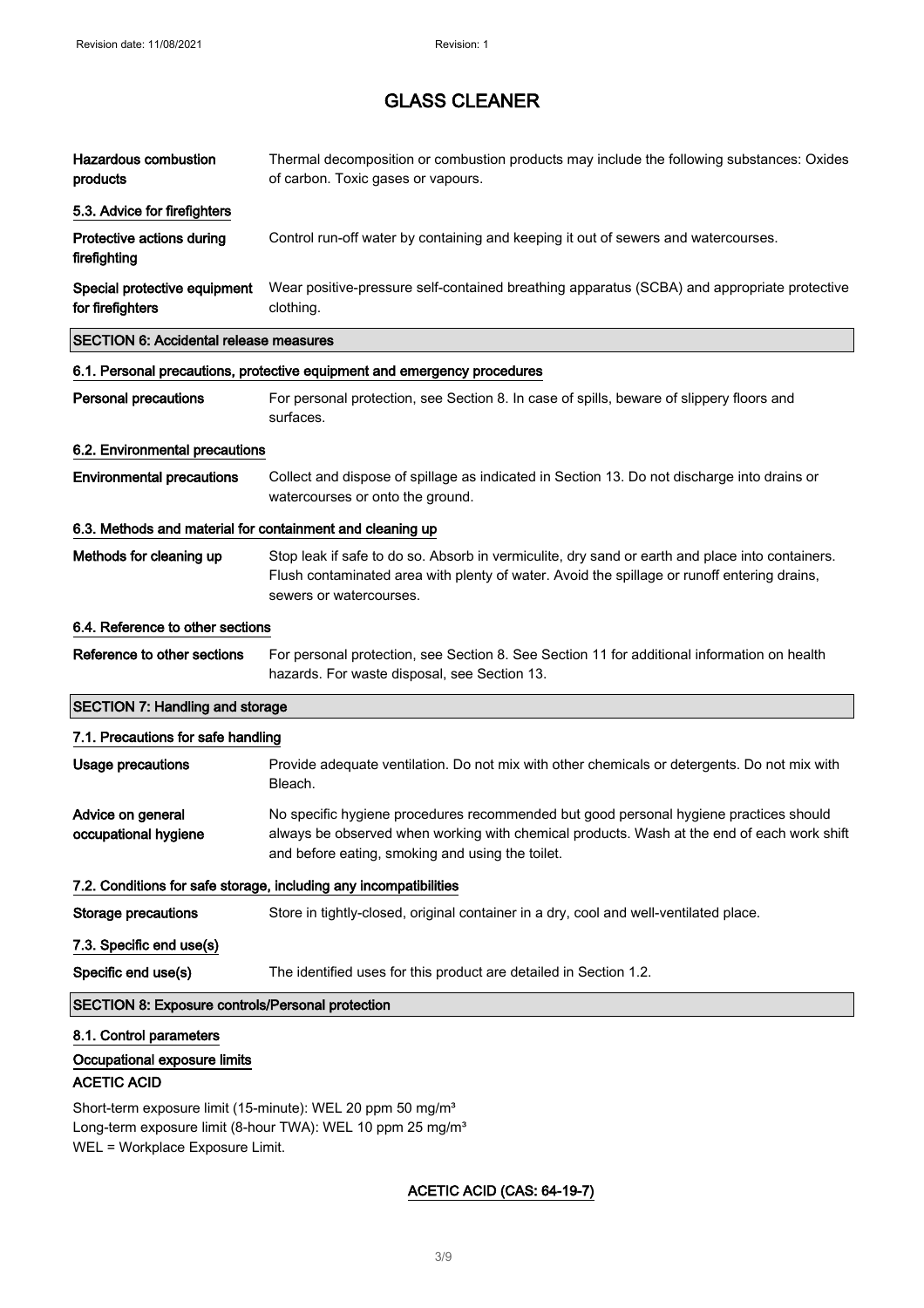| <b>DNEL</b>                               | Workers - Inhalation; Long term local effects: 25 mg/m <sup>3</sup><br>Workers - Inhalation; Short term local effects: 25 mg/m <sup>3</sup><br>General population - Inhalation; Long term local effects: 25 mg/m <sup>3</sup><br>General population - Inhalation; Short term local effects: 25 mg/m <sup>3</sup>                                 |
|-------------------------------------------|--------------------------------------------------------------------------------------------------------------------------------------------------------------------------------------------------------------------------------------------------------------------------------------------------------------------------------------------------|
| <b>PNEC</b>                               | - Fresh water; 3.058 mg/l<br>- marine water; 0.306 mg/l<br>- Intermittent release; 30.58 mg/l<br>- STP; 85 mg/l<br>- Sediment (Freshwater); 11.36 mg/kg<br>- Sediment (Marinewater); 1.136 mg/kg<br>- Soil; 0.47 mg/kg                                                                                                                           |
|                                           | C12-14-ALKYL ETHER SULFATES (CAS: 68891-38-3)                                                                                                                                                                                                                                                                                                    |
| <b>DNEL</b>                               | Workers - Inhalation; Long term systemic effects: 175 mg/m <sup>3</sup><br>Workers - Dermal; Long term systemic effects: 2750 mg/kg/day<br>Consumer - Inhalation; Long term systemic effects: 52 mg/m <sup>3</sup><br>Consumer - Dermal; Long term systemic effects: 1650 mg/kg/day<br>Consumer - Oral; Long term systemic effects: 15 mg/kg/day |
| <b>PNEC</b>                               | - Fresh water; 0.24 mg/l<br>- marine water; 0.024 mg/l<br>- Intermittent release; 0.071 mg/l<br>- Sediment, Fresh water; 0.917 mg/kg<br>- Sediment, marine water; 0.092 mg/kg<br>- Soil; 7.5 mg/kg<br>- STP; 10,000 mg/l                                                                                                                         |
| 8.2. Exposure controls                    |                                                                                                                                                                                                                                                                                                                                                  |
| Appropriate engineering<br>controls       | Provide adequate ventilation.                                                                                                                                                                                                                                                                                                                    |
| Personal protection                       | This is not a COSHH/risk assessment, but should be used to assist in the development of a<br>COSHH/risk assessment. Although unclassified, the use of gloves and eye protection should<br>be considered when mitigating risks.                                                                                                                   |
| Eye/face protection                       | No specific eye protection required during normal use. During the manufacture and filling of<br>this product eye protection is recommended refer to EN166.                                                                                                                                                                                       |
| Hand protection                           | For users with sensitive skin, it is recommended that suitable protective gloves are worn.<br>During Manufacture and Filling operations use of hand protection is recommended. Gloves<br>with a breakthrough time of >60 minutes are recommended. Refer to standard EN374 for<br>compatible materials.                                           |
| Other skin and body<br>protection         | Wear appropriate clothing to prevent repeated or prolonged skin contact. Use appropriate skin<br>cream to prevent drying of skin.                                                                                                                                                                                                                |
| Hygiene measures                          | Good personal hygiene procedures should be implemented. Do not eat, drink or smoke when<br>using this product. Wash hands and any other contaminated areas of the body with soap and<br>water before leaving the work site. Use appropriate skin cream to prevent drying of skin.                                                                |
| <b>Respiratory protection</b>             | Respiratory protection not required.                                                                                                                                                                                                                                                                                                             |
| <b>Environmental exposure</b><br>controls | Avoid releasing into the environment.                                                                                                                                                                                                                                                                                                            |

SECTION 9: Physical and chemical properties

9.1. Information on basic physical and chemical properties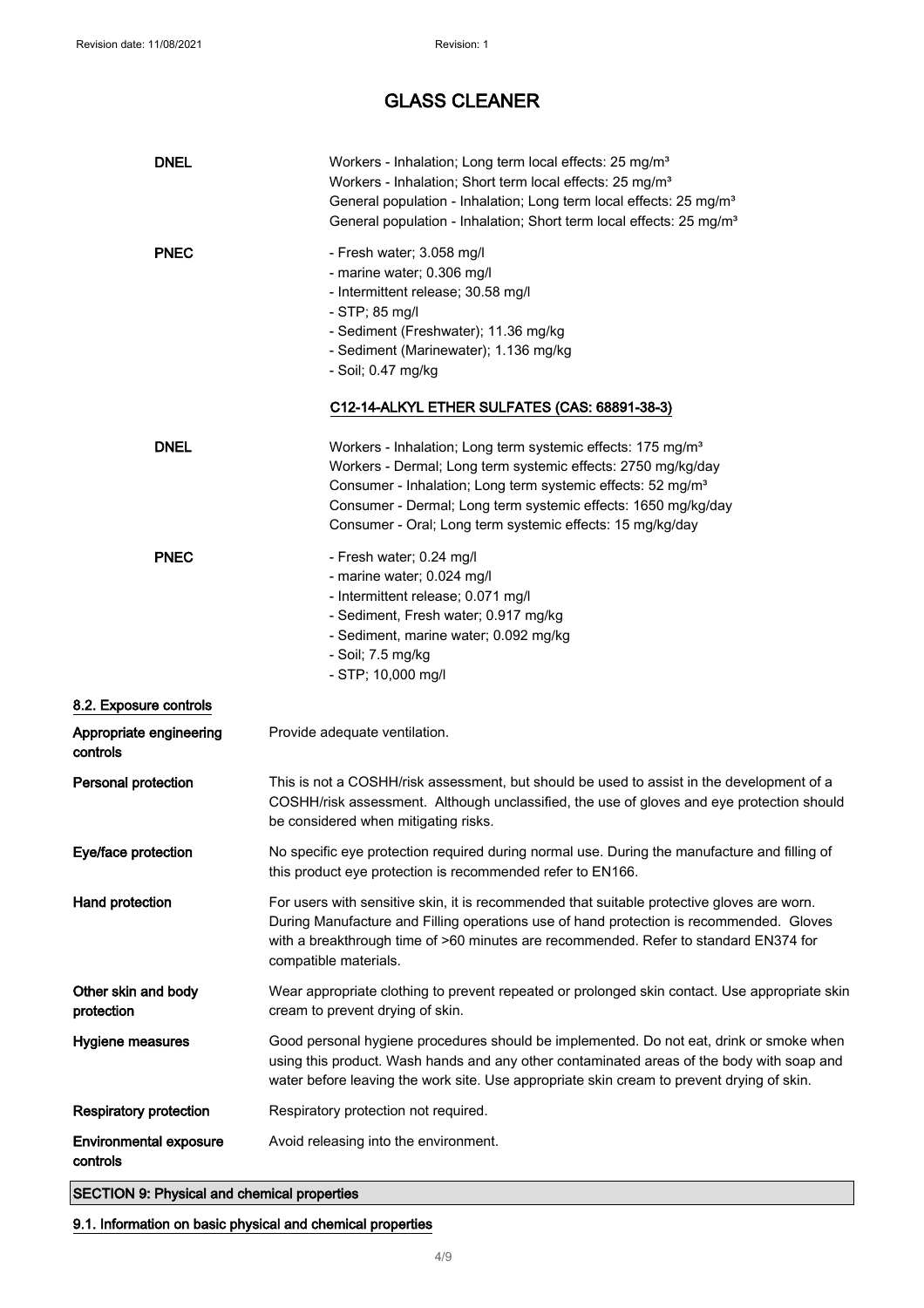| Appearance                                         | Liquid.                                                                                                                            |
|----------------------------------------------------|------------------------------------------------------------------------------------------------------------------------------------|
| Colour                                             | Green.                                                                                                                             |
| Odour                                              | Perfumed.                                                                                                                          |
| pH                                                 | pH (concentrated solution): 2.0 - 4.5                                                                                              |
| <b>Melting point</b>                               | Not applicable.                                                                                                                    |
| Initial boiling point and range                    | Not applicable.                                                                                                                    |
| Flash point                                        | Not determined.                                                                                                                    |
| <b>Evaporation rate</b>                            | Not determined.                                                                                                                    |
| Flammability (solid, gas)                          | Not applicable.                                                                                                                    |
| Upper/lower flammability or<br>explosive limits    | No information available.                                                                                                          |
| Vapour pressure                                    | Not determined.                                                                                                                    |
| Vapour density                                     | Not determined.                                                                                                                    |
| <b>Relative density</b>                            | Approx 0.998                                                                                                                       |
| <b>Bulk density</b>                                | Not applicable.                                                                                                                    |
| Solubility(ies)                                    | Soluble in water.                                                                                                                  |
| <b>Partition coefficient</b>                       | No information available.                                                                                                          |
| Auto-ignition temperature                          | Not determined.                                                                                                                    |
| <b>Decomposition Temperature</b>                   | Not determined.                                                                                                                    |
| <b>Viscosity</b>                                   | Not determined.                                                                                                                    |
| <b>Explosive properties</b>                        | There are no chemical groups present in the product that are associated with explosive<br>properties.                              |
| <b>Explosive under the influence</b><br>of a flame | Not considered to be explosive.                                                                                                    |
| <b>Oxidising properties</b>                        | The mixture itself has not been tested but none of the ingredient substances meet the criteria<br>for classification as oxidising. |
| Comments                                           | Information given is applicable to the product as supplied.                                                                        |
| 9.2. Other information                             |                                                                                                                                    |
| Other information                                  | Not relevant.                                                                                                                      |
| <b>Refractive index</b>                            | $1.0 - 2.0$                                                                                                                        |
| <b>SECTION 10: Stability and reactivity</b>        |                                                                                                                                    |
| 10.1. Reactivity                                   |                                                                                                                                    |
| Reactivity                                         | Mixing with Bleach will produce Toxic Chlorine gas.                                                                                |
| 10.2. Chemical stability                           |                                                                                                                                    |
| <b>Stability</b>                                   | Stable at normal ambient temperatures.                                                                                             |
| 10.3. Possibility of hazardous reactions           |                                                                                                                                    |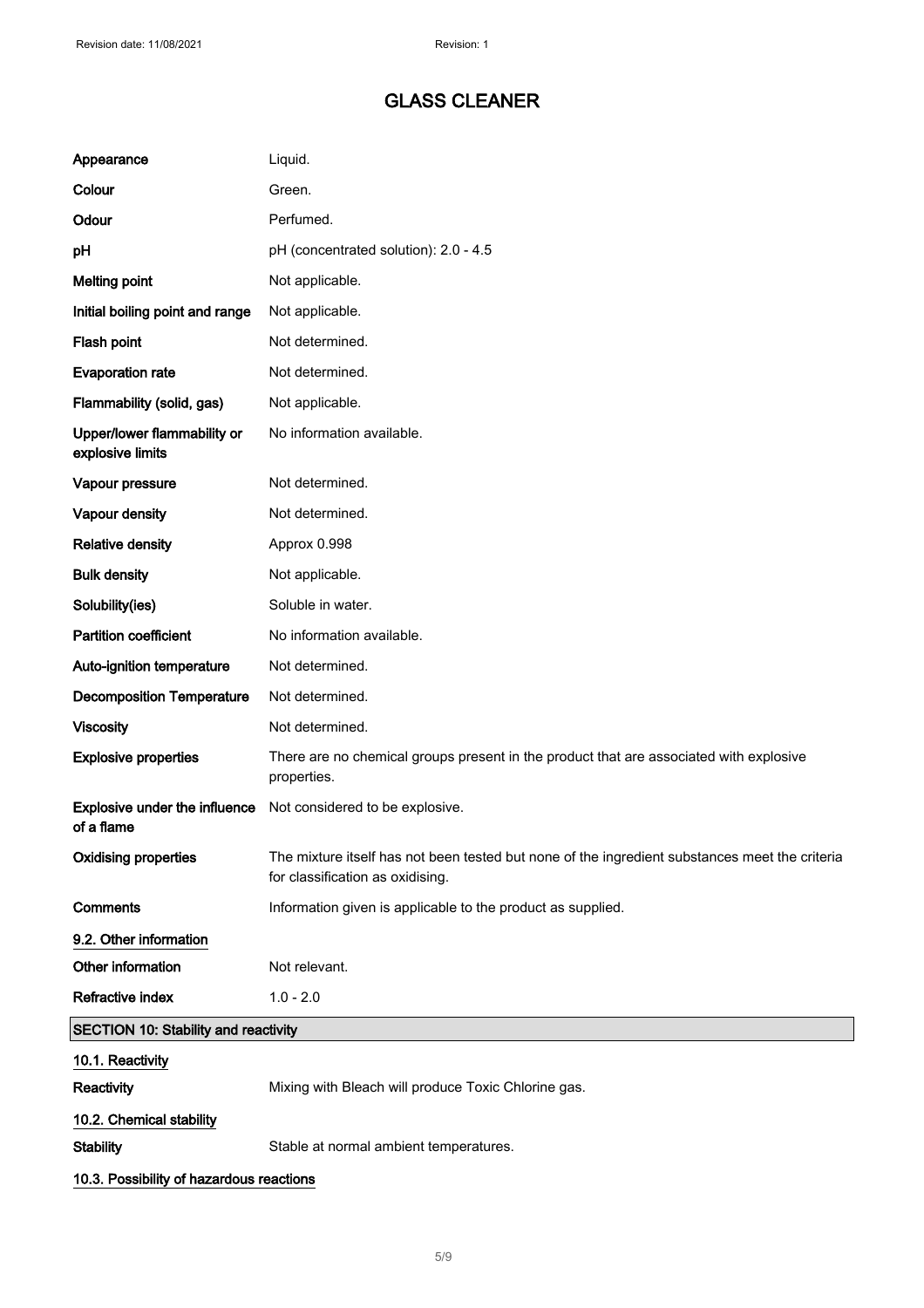| Possibility of hazardous<br>reactions                                          | Not applicable.                                                                                                                |
|--------------------------------------------------------------------------------|--------------------------------------------------------------------------------------------------------------------------------|
| 10.4. Conditions to avoid                                                      |                                                                                                                                |
| <b>Conditions to avoid</b>                                                     | Avoid contact with Bleach and Alkaline materials.                                                                              |
| 10.5. Incompatible materials                                                   |                                                                                                                                |
| Materials to avoid                                                             | see 10.4                                                                                                                       |
| 10.6. Hazardous decomposition products                                         |                                                                                                                                |
| Hazardous decomposition<br>products                                            | Does not decompose when used and stored as recommended.                                                                        |
| <b>SECTION 11: Toxicological information</b>                                   |                                                                                                                                |
| 11.1. Information on toxicological effects                                     |                                                                                                                                |
| <b>Toxicological effects</b>                                                   | Information given is based on data of the components and of similar products.                                                  |
| Skin corrosion/irritation<br>Skin corrosion/irritation                         | Not classified. Based on available data the classification criteria are not met.                                               |
| Serious eye damage/irritation<br>Serious eye damage/irritation                 | Based on available data the classification criteria are not met.                                                               |
| Respiratory sensitisation<br>Respiratory sensitisation                         | Not sensitising. Based on available data the classification criteria are not met.                                              |
| Skin sensitisation<br><b>Skin sensitisation</b>                                | Not classified. Based on available data the classification criteria are not met.                                               |
| Germ cell mutagenicity<br>Genotoxicity - in vitro                              | Does not contain any substances known to be mutagenic.                                                                         |
| Carcinogenicity<br>Carcinogenicity                                             | Does not contain any substances known to be carcinogenic.                                                                      |
| <b>Reproductive toxicity</b>                                                   | Reproductive toxicity - fertility  Does not contain any substances known to be toxic to reproduction.                          |
| Specific target organ toxicity - single exposure                               |                                                                                                                                |
| STOT - single exposure                                                         | Not classified as a specific target organ toxicant after a single exposure.                                                    |
| Specific target organ toxicity - repeated exposure<br>STOT - repeated exposure | Not classified as a specific target organ toxicant after repeated exposure.                                                    |
| <b>General information</b>                                                     | This product has low toxicity.                                                                                                 |
| Inhalation                                                                     | No specific health hazards known. Note contact with Bleach may produce toxic Chlorine Gas.                                     |
| Ingestion                                                                      | May cause irritation. Symptoms following overexposure may include the following: Stomach<br>pain. Nausea, vomiting. Diarrhoea. |
| Skin contact                                                                   | Skin irritation should not occur when used as recommended. Repeated exposure may cause<br>skin dryness or cracking.            |
| Eye contact                                                                    | May cause temporary eye irritation.                                                                                            |
| <b>SECTION 12: Ecological information</b>                                      |                                                                                                                                |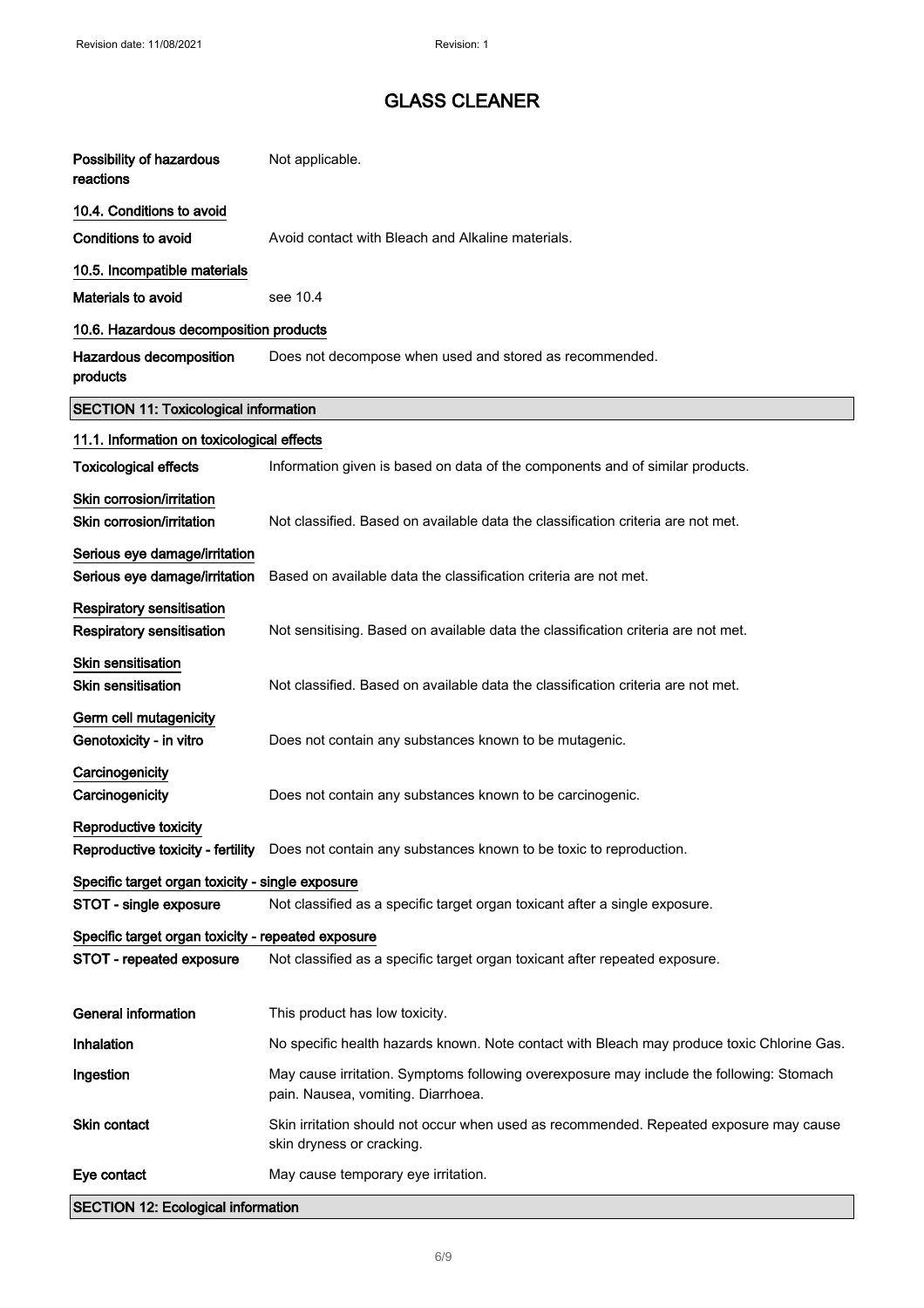| Ecotoxicity                                | There are no data on the ecotoxicity of this product. Not regarded as dangerous for the<br>environment.                                                                                                                                                                                                                                                                                   |
|--------------------------------------------|-------------------------------------------------------------------------------------------------------------------------------------------------------------------------------------------------------------------------------------------------------------------------------------------------------------------------------------------------------------------------------------------|
| 12.1. Toxicity                             |                                                                                                                                                                                                                                                                                                                                                                                           |
| <b>Toxicity</b>                            | Not considered toxic to fish.                                                                                                                                                                                                                                                                                                                                                             |
| 12.2. Persistence and degradability        |                                                                                                                                                                                                                                                                                                                                                                                           |
| Persistence and degradability              | The surfactant(s) contained in this product complies(comply) with the biodegradability criteria<br>as laid down in Regulation (EC) No. 648/2004 on detergents. Data to support this assertion<br>are held at the disposal of the competent authorities of the Member States and will be made<br>available to them at their direct request, or at the request of a detergent manufacturer. |
| 12.3. Bioaccumulative potential            |                                                                                                                                                                                                                                                                                                                                                                                           |
| <b>Bioaccumulative potential</b>           | No data available on bioaccumulation.                                                                                                                                                                                                                                                                                                                                                     |
| <b>Partition coefficient</b>               | No information available.                                                                                                                                                                                                                                                                                                                                                                 |
| 12.4. Mobility in soil                     |                                                                                                                                                                                                                                                                                                                                                                                           |
| <b>Mobility</b>                            | The product is water-soluble and may spread in water systems.                                                                                                                                                                                                                                                                                                                             |
| 12.5. Results of PBT and vPvB assessment   |                                                                                                                                                                                                                                                                                                                                                                                           |
| Results of PBT and vPvB<br>assessment      | This product does not contain any substances classified as PBT or vPvB.                                                                                                                                                                                                                                                                                                                   |
| 12.6. Other adverse effects                |                                                                                                                                                                                                                                                                                                                                                                                           |
| Other adverse effects                      | None known.                                                                                                                                                                                                                                                                                                                                                                               |
| <b>SECTION 13: Disposal considerations</b> |                                                                                                                                                                                                                                                                                                                                                                                           |
| 13.1. Waste treatment methods              |                                                                                                                                                                                                                                                                                                                                                                                           |
|                                            |                                                                                                                                                                                                                                                                                                                                                                                           |
| <b>General information</b>                 | The generation of waste should be minimised or avoided wherever possible.                                                                                                                                                                                                                                                                                                                 |
| <b>Disposal methods</b>                    | The packaging must be empty (drop-free when inverted). Wash with plenty of water. Waste<br>packaging should be collected for reuse or recycling. Dispose of waste to licensed waste<br>disposal site in accordance with the requirements of the local Waste Disposal Authority.<br>Normal use solutions are expected to be flushed to sewers.                                             |
| <b>SECTION 14: Transport information</b>   |                                                                                                                                                                                                                                                                                                                                                                                           |
| General                                    | The product is not covered by international regulations on the transport of dangerous goods<br>(IMDG, IATA, ADR/RID).                                                                                                                                                                                                                                                                     |
| 14.1. UN number                            |                                                                                                                                                                                                                                                                                                                                                                                           |
| Not applicable.                            |                                                                                                                                                                                                                                                                                                                                                                                           |
| 14.2. UN proper shipping name              |                                                                                                                                                                                                                                                                                                                                                                                           |
| Not applicable.                            |                                                                                                                                                                                                                                                                                                                                                                                           |
| 14.3. Transport hazard class(es)           |                                                                                                                                                                                                                                                                                                                                                                                           |
| No transport warning sign required.        |                                                                                                                                                                                                                                                                                                                                                                                           |
| 14.4. Packing group                        |                                                                                                                                                                                                                                                                                                                                                                                           |
| Not applicable.                            |                                                                                                                                                                                                                                                                                                                                                                                           |
| 14.5. Environmental hazards                |                                                                                                                                                                                                                                                                                                                                                                                           |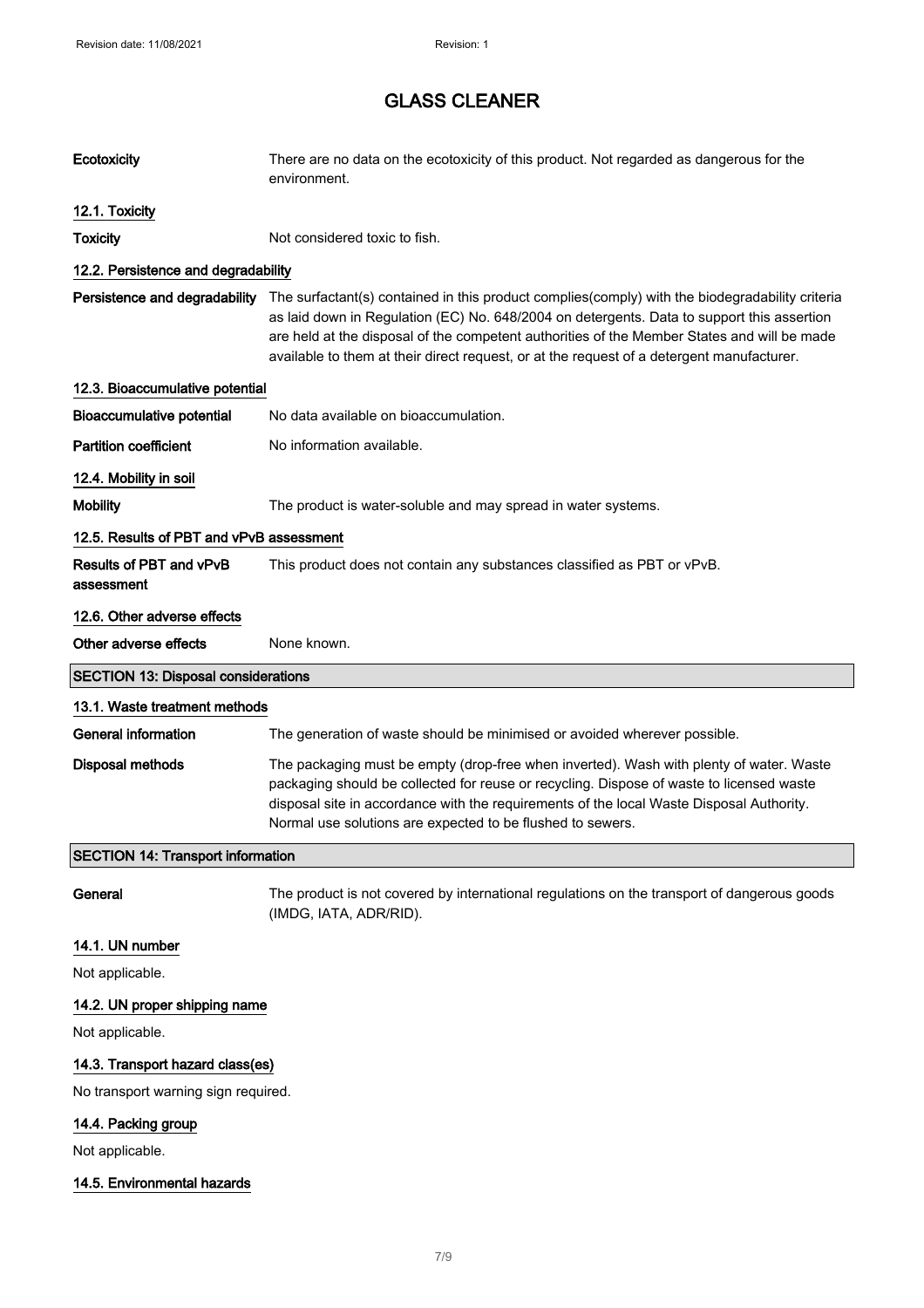## Environmentally hazardous substance/marine pollutant

No.

#### 14.6. Special precautions for user

Not applicable.

#### 14.7. Transport in bulk according to Annex II of MARPOL and the IBC Code

Transport in bulk according to Not applicable. Annex II of MARPOL 73/78 and the IBC Code

#### SECTION 15: Regulatory information

| <b>National regulations</b> | GB (UK) CLP and REACH Regulations.                                                                                         |
|-----------------------------|----------------------------------------------------------------------------------------------------------------------------|
|                             | The Control of Substances Hazardous to Health Regulations 2002 (SI 2002 No. 2677) (as                                      |
|                             | amended).                                                                                                                  |
|                             | EH40/2005 Workplace exposure limits.                                                                                       |
| <b>EU</b> legislation       | Commission Regulation (EU) No 2015/830 of 28 May 2015.                                                                     |
|                             | Regulation (EC) No 1272/2008 of the European Parliament and of the Council of 16                                           |
|                             | December 2008 on classification, labelling and packaging of substances and mixtures (as<br>amended).                       |
|                             | Regulation (EC) No 1907/2006 of the European Parliament and of the Council of 18                                           |
|                             | December 2006 concerning the Registration, Evaluation, Authorisation and Restriction of<br>Chemicals (REACH) (as amended). |
|                             | Commission Directive 2000/39/EC of 8 June 2000 establishing a first list of indicative                                     |
|                             | occupational exposure limit values in implementation of Council Directive 98/24/EC on the                                  |
|                             | protection of the health and safety of workers from the risks related to chemical agents at<br>work (as amended).          |
|                             | Regulation (EC) No 648/2004 of the European Parliament and of the Council of 31 March                                      |
|                             | 2004 on detergents (as amended).                                                                                           |
| Guidance                    | Workplace Exposure Limits EH40.                                                                                            |
|                             | <b>COSHH Essentials.</b>                                                                                                   |
|                             | ECHA Guidance on the Application of the CLP Criteria.                                                                      |
|                             | ECHA Guidance on the compilation of safety data sheets.                                                                    |

#### 15.2. Chemical safety assessment

Currently we do not have information from our suppliers about this.

#### SECTION 16: Other information

| Abbreviations and acronyms<br>used in the safety data sheet | PBT: Persistent, Bioaccumulative and Toxic substance.<br>vPvB: Very Persistent and Very Bioaccumulative.                             |
|-------------------------------------------------------------|--------------------------------------------------------------------------------------------------------------------------------------|
| <b>Revision comments</b>                                    | Addition of (GB) UK regulatory references. NOTE: Lines within the margin indicate significant<br>changes from the previous revision. |
| <b>Revision date</b>                                        | 11/08/2021                                                                                                                           |
| Revision                                                    |                                                                                                                                      |
| <b>SDS number</b>                                           | 22665                                                                                                                                |